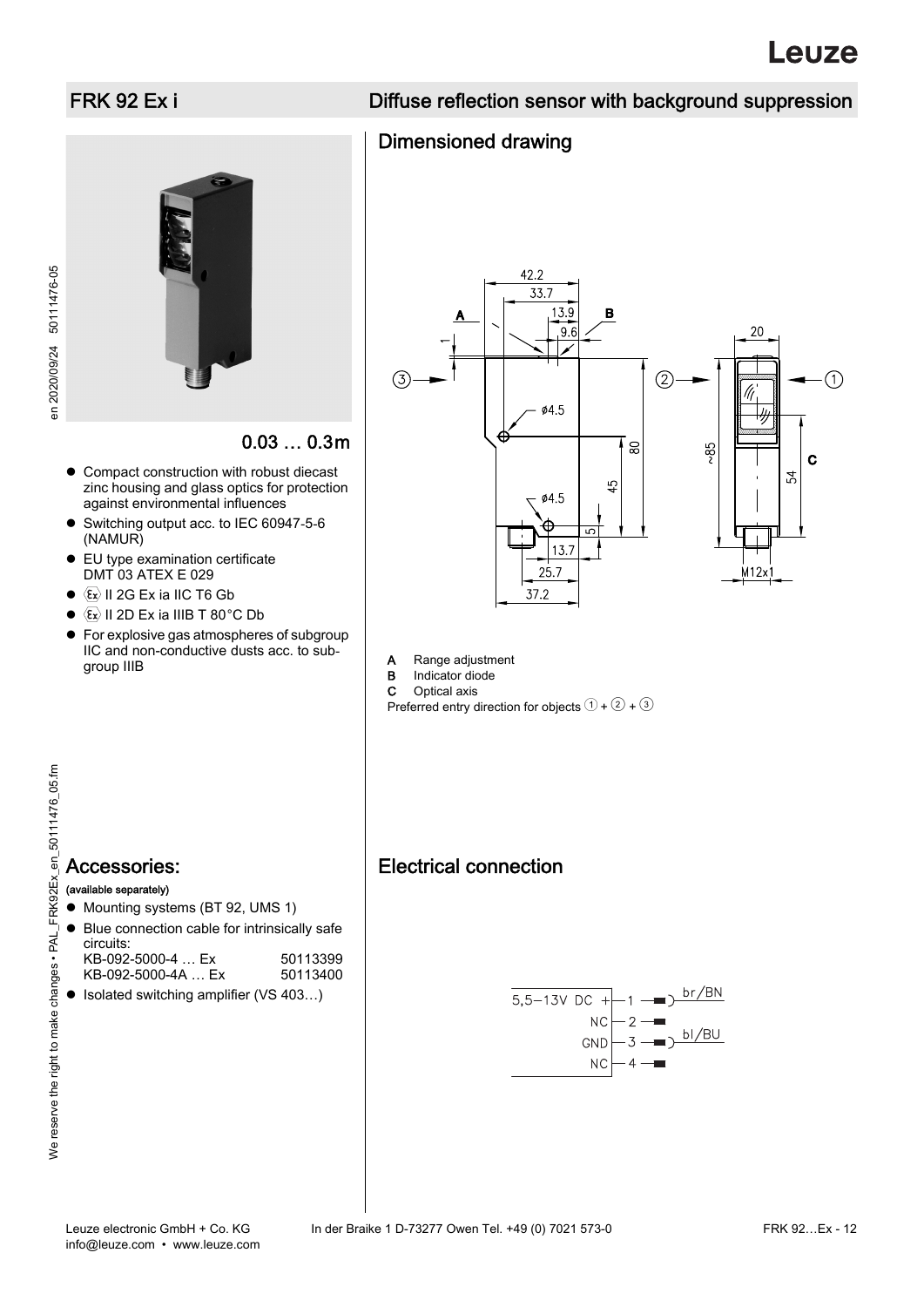# **euze**

## FRK 92 Ex i

#### **Tables**

|                | 30              | 300 |
|----------------|-----------------|-----|
| 2              | 40<br>250       |     |
| 3              | 40<br>220       |     |
|                |                 |     |
|                | White 90%       |     |
| $\overline{2}$ | <b>Gray 18%</b> |     |
| 3              | Black 6%        |     |

Operating range [mm]

## Diagrams

Typ. black/white behavior



A White 90% B Black 6%

 $+\rightarrow +$  $\cdot$  – L  $\overset{y}{\longleftarrow}$  n x

### **Notes**

- Observe intended use!  $\uparrow$  This product is not a safety sensor and is not intended as personnel protection. The product may only be put into operation by competent persons. Only use the product in accordance with its intended use.
- **•** For operation in potentially explosive atmospheres, an isolated switching amplifier is required.

Operating range (white 90%) 30 … 300mm<br>Adjustment range 50 … 300mm Light beam characteristic and Divergent<br>
Light source LED (mod<br>
Wavelength 880nm (in LED (modulated light) Wavelength 880nm (infrared light) Intensity < 1.1mW/mm²

Switching frequency 60Hz Response time 8.5ms Readiness delay  $\leq 100 \text{ms}$ 

Nominal voltage and a set of the 8.2VDC 8.2VDC<br>5.5 … 13VDC (incl. residual ripple)<br>Max. 0.35V<sub>SS</sub>  $Residual$  ripple  $Max. 0.35V$ <sub>SS</sub> Bias current (without reflection) 1mA Switching output NAMUR (IEC 60947-5-6) Function Light switching output<br>
Function Control of the Unit of the USANUR (IEC 60947-5-6)<br>
Function Light switching (light/dark setting on switching amplifier)

Yellow LED Reflection

Housing Diecast zinc<br>
Surface Anti-static er Anti-static epoxy coating<br>Glass Optics Glass Weight 140g Process<br>
Weight<br>
Connection type M12 connector

Ambient temp. (operation/storage) -20°C … +50°C/-30°C … +70°C<br>VDE protection class <sup>1)</sup> II II

Protective circuit <sup>2)</sup> 2<br>
Degree of protection 1967  $2$ <br>IP 67 Light source<br>
Light source<br>
Standards applied<br>
EC 60947-5-2

Certification II 2G Ex ia IIC T6 Gb II 2D Ex ia IIIB T 80°C Db Internal capacitance  $C_i$   $\leq 70 \text{ nF}$ <br>Internal inductance  $C_i$   $\leq 200 \text{ pF}$ 

## Order guide

Technical data

Optical data

Time behavior

Electrical data

Indicators

Mechanical data<br>Housing

Environmental data

Standards applied **Explosion protection**<br>Certification

1) Rating voltage 250VAC

Ueruncation<br>Maximum safe voltage Maximum safe current

Internal inductance L<sub>i</sub>

2) 2=polarity reversal protection

Designation **Part no.** FRK 92/3-300 L Ex 50080724